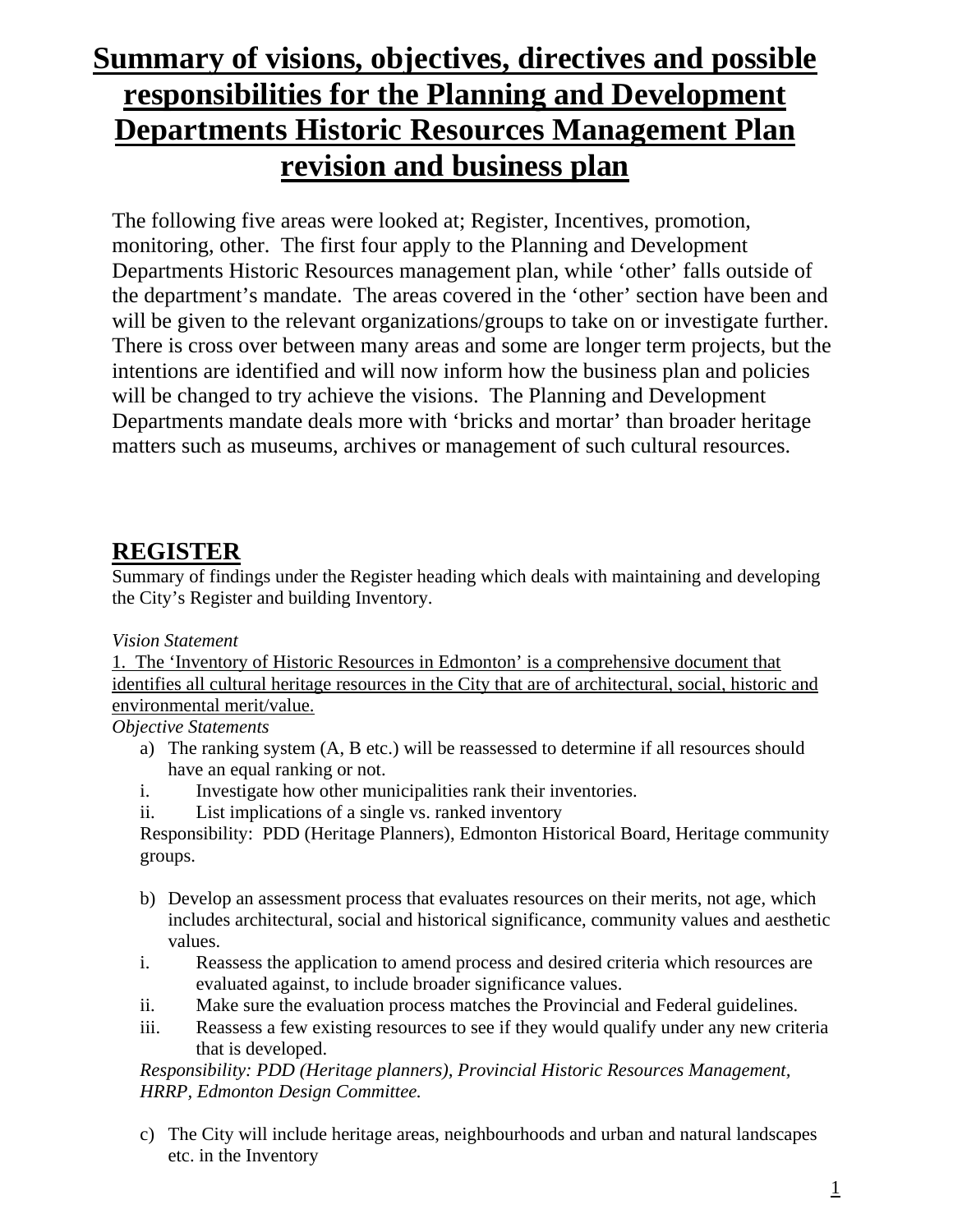- i. Investigate if other municipalities have broader inventories that capture other heritage areas.
- ii. Determine what should be included on the Register then identify those existing 'heritage' sites and potential sites and develop a basic inventory of each area. (e.g. archaeological sites, heritage cultural landscapes and trails).

*Responsibility: PDD (Heritage Planners), Edmonton Historical Board, Community Services Department, relevant community & interest groups.* 

- d) Investigate the option of the Review Panel being professional
- i. Look at make up of similar board in other municipalities
- ii. Assess support for and against and associated responsibility to manage the Panel
- iii. Implications of being paid vs. voluntary

*Responsibility: PDD (Heritage Planners), Edmonton Historical Board, Provincial Historic Resources Management, Historic Resources Review Panel.* 

2. Legislation and policies at all Government levels have been modified or changed to allow proactive heritage programming and afford resources greater protection.

- a) The City/heritage groups will work with and lobby the Provincial Government to amend the Historic Resources Act to enable municipalities to be more proactive and remove the compensation clause.
- i. Review, explore other methods of compensation (remove vs. review compensation clause).
- ii. Review implications removing compensation clause or requirement for owners 'consent'.
- iii. Identify those best to take on the advocacy role.

*Responsibility: Council. PDD (Heritage Planners), Edmonton Historical Board, Provincial Historic Resources Management, relevant heritage community & interest groups dealing with heritage buildings.* 

- b) The City and other municipalities will work with and lobby the Provincial Government to address any matters in the Municipal Government Act that may enable municipalities to deal with heritage in proactive manners.
- i. Identify where Heritage concerns could be placed in the Planning Processes
- ii. identify other incentives that are desired or are effective
- iii. Identify those best to take on the advocacy role.

*Responsibility: City Council, Association of Albertan Municipalities or equivalent, Calgary City Council.* 

- c) Explore what other legislative 'teeth' can be used to prevent demolition of historic resources (designated and non designated) or enforce non compliance issues related to heritage resources.
- i. Look at what tools other municipalities may have in place.
- ii. Identify effective and desired tools.
- iii. Look at NA Grave & repatriation act

*Responsibilities: PDD, other City Departments (Law, AM&PW), EHB* 

- d) The City/Heritage Groups through its various associations will lobby for Federal incentives and initiatives.
- i. Identify incentives that are desired or are effective.
- ii. Identify those best to take on the advocacy role.
- *Responsibility: City Council, Association of Canadian Municipalities or equivalent, Provincial Historic Resources Management, Provincial Government, Politicians.*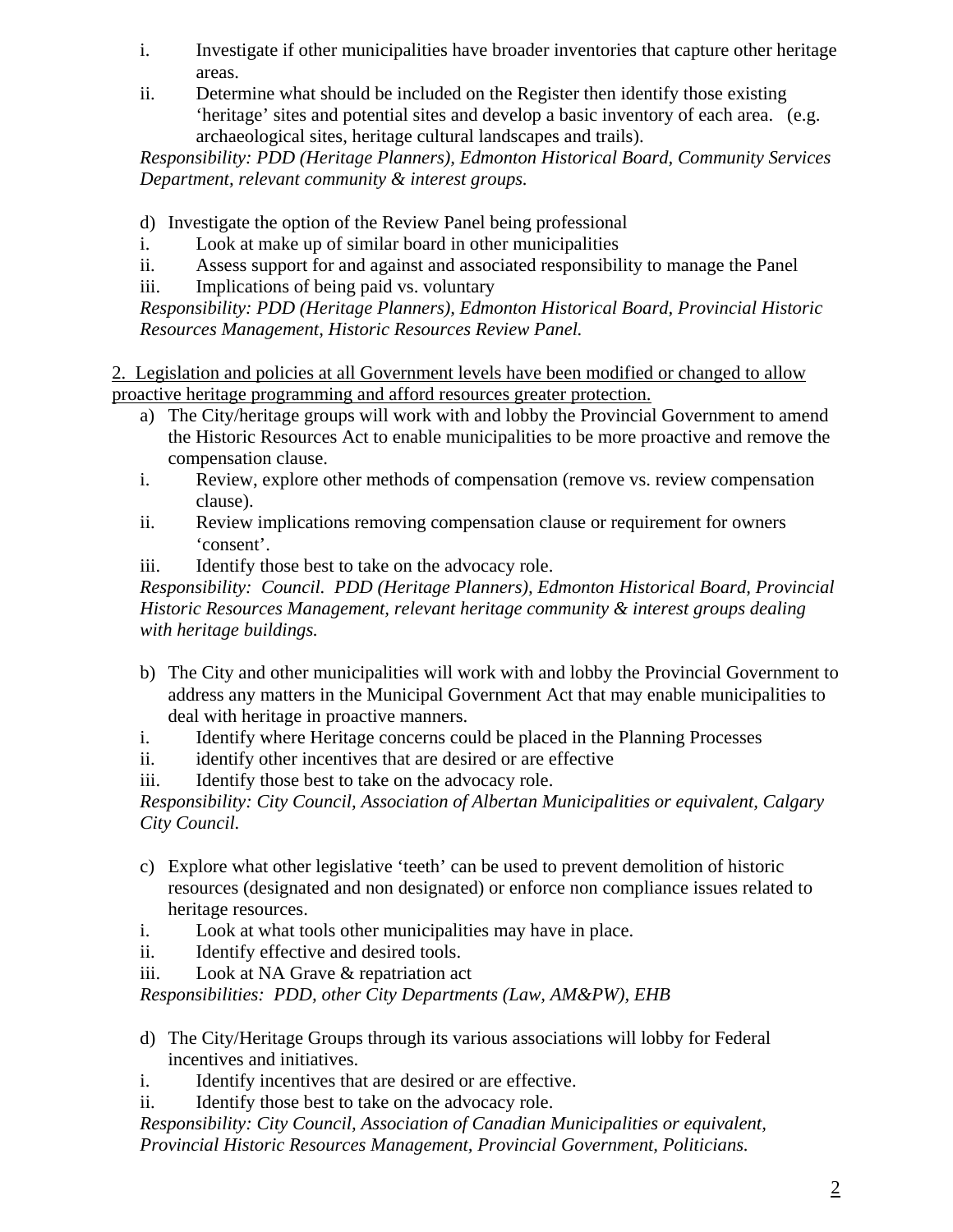- e) Identify best practices for heritage preservation in other provinces and countries, then lobby and work with the Provincial and Federal government levels to change the legislation to reflect (or to allow municipalities to reflect and implement) the best practices.
- i. Consult other provincial agencies on their heritage practices and determine what are desired or effective.
- ii. Identify those best to take on the advocacy role.

*Responsibility: Provincial Government City Council, Association of Canadian Municipalities or equivalent, Provincial Historic Resources Management, Politicians.* 

- f) Other city stakeholders should act as advocates and develop strategies to impact/influence Provincial and Federal heritage legislation.
- i. Identify other stakeholders, such as building owners, EHB, BRZ's etc and develop courses to action to take.

*Responsibility: Heritage Planners, EHB, Building owners, Heritage Groups, Provincial Historic Resources Management.* 

3. The interiors of resources are an integral part of those building identified on the inventory.

- a) Develop assessment criteria and a process to include building interiors.
- i. look other municipal and provincial programs to develop any necessary criteria.
- *Responsibility: Heritage planners, EHB, Provincial Historic Sites Services*
- b) Explore methods to encourage buildings to be opened up occasionally so that interior elements can be recognized or viewed.
- i. Identify appropriate forums or occasions to encourage open houses. *Responsibility: PDD (Heritage Planners), Edmonton Historical Board, EDHS, relevant heritage community & interest groups.*

4. All resources of architectural, historic and social significance in the city have been inventoried and continued to be assessed

- a) The City will develop partnerships with communities, individuals, etc. to carry out historic inventories and surveys of all its older neighbourhoods.
- i. Identify neighbourhoods in need of inventories or updates
- ii. Encourage communities to identify significant local resources.

*Responsibilities:. PDD (Heritage Planners), Edmonton Historical Board, Provincial Historic Resources Management, BRZ's, community leagues, and other relevant heritage community & interest groups, consultants.* 

b) The Inventory should have periodic updates to capture key periods in time.

i. Determine appropriate timelines for resources to be considered 'heritage'.

*Responsibilities: PDD (Heritage Planners), Edmonton Historical Board, Provincial Historic Resources Management.* 

- c) The Inventory should be electronically searchable by certain categories (names, dates, types, etc).
- i. Transcribe all information onto the PDD network and web page in a suitable spreadsheet.

*Responsibilities: PDD (Heritage Planners).*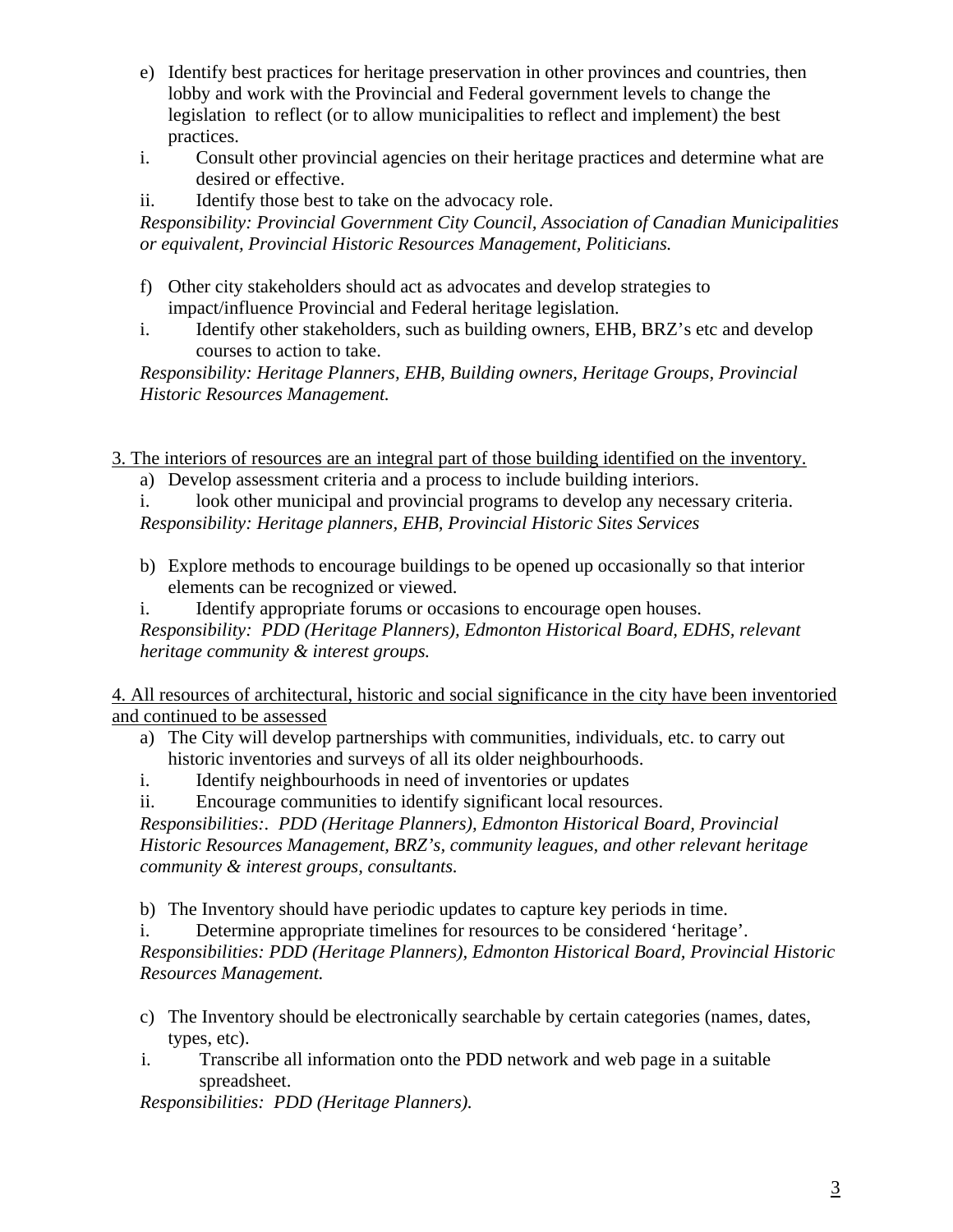5. There are adequate legislative means in place to prevent demolition of historic resources.

- a) The City will look at policies and other programs (safe housing etc) to help prevent those buildings on the Inventory from being demolished.
- i. Identify existing available Bylaws and legislation that can assist in preventing demolition.
- ii. Identify available grants/programs to rehabilitate houses/building and other sticks available.
- iii. Seek legal advise on consequences of enforcement

*Responsibilities: PDD (Heritage Planners), Edmonton Historical Board, Provincial Historic Resources Management, relevant heritage community & interest groups dealing with heritage buildings* 

- b) The Administration will explore if Demolition permits for those buildings on the Inventory can be required to have adequate justification and/or new development permits in place prior to issuance.
- i. Work with the Planning Department's Development Compliance Branch and Zoning Planners to see how regulations can be changed to ensure proposals are in place prior to demolition permits being issued.
- ii. Seek a better or lengthier demolition processes to allow sufficient delays for negotiations and review of heritage values.

*Responsibilities: PDD (Heritage Planners), Development Compliance Branch, Corporate Planning and Policy Section).* 

6. The City's Heritage Program is aligned with Federal and Provincial standards.

- a) The City will amend its policies, standards and terminology to conform to Federal and Provincial standards.
- i. Review and amend policies and plans to reflect Federal standards.

*Responsibilities: PDD (Heritage Planners), Provincial Historic Resources Management* 

7. The City has recognised heritage areas and associated regulations in place

- a) Identify those areas worthy of heritage area classification.
- i. Investigate which mature neighbourhoods and commercial districts have areas worthy of recognition.
- ii. Work with the Provincial Municipal Heritage Partnership Program, local community leagues and BRZ's and consultants to collect information and resources.

*Responsibilities: PDD (Heritage Planners), Provincial Historic Resources Management, Community Leagues, BRZ's* 

- b) Develop appropriate zoning, guidelines or overlays to identify, guide and protect the character of heritage areas.
- i. Identify the character defining elements and themes of the areas being looked at.
- ii. Investigate if zoning and plans can be amended accordingly to include design and heritage regulations.
- iii. Determine if new overlays are needed for heritage areas that deal with impacts of high density and new development on heritage and cultural landscapes.

*Responsibilities: PDD (Heritage Planners), community leagues, BRZ's, Development Compliance Branch, Corporate Planning and Policy Section).* 

- c) Review all heritage areas and potential areas to develop themes and possible guidelines
- i. Identify the character defining elements and themes of the areas being looked at.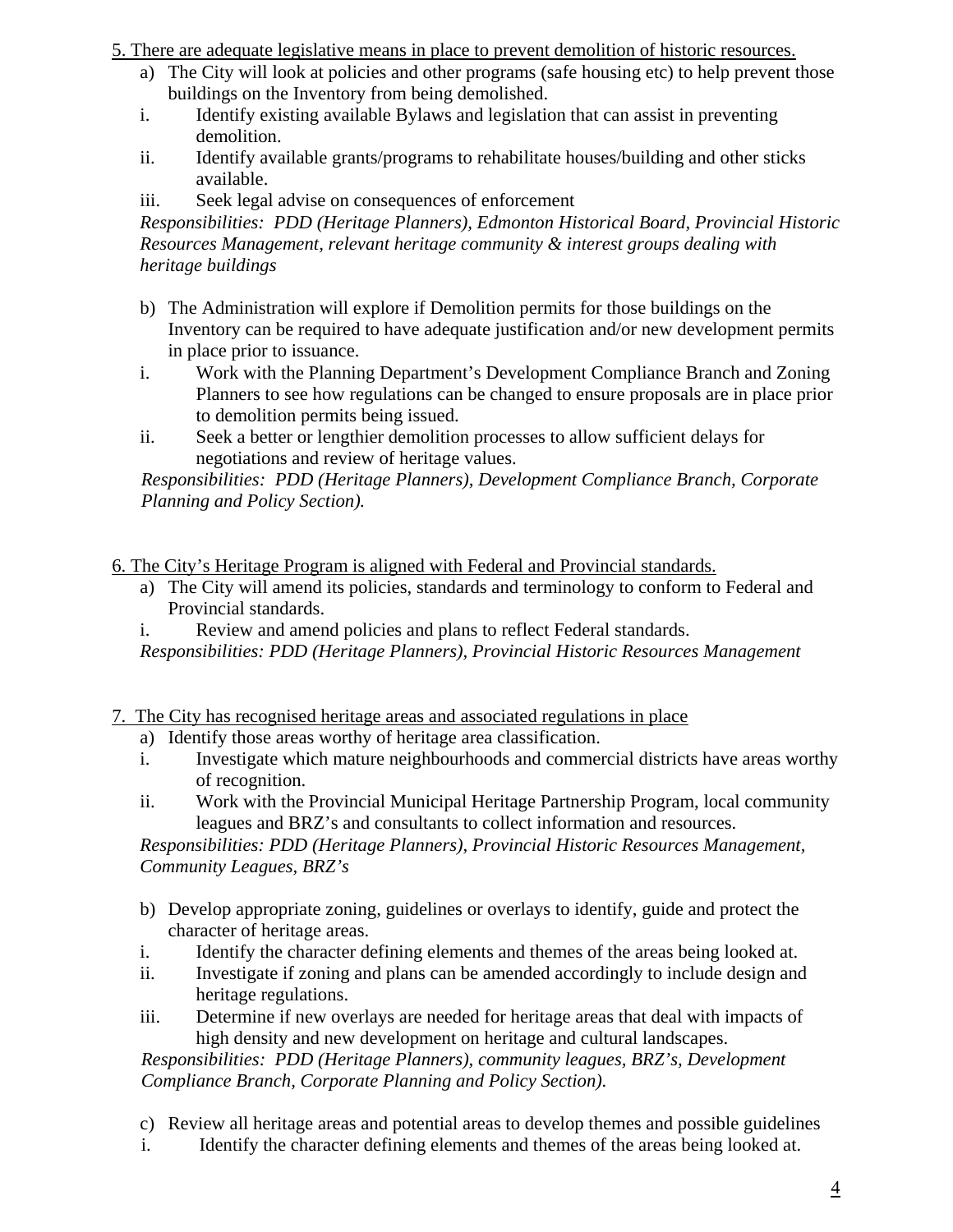ii. Investigate if zoning and plans can be amended accordingly to include design and heritage regulations.

*Responsibilities: PDD (Heritage Planners, Development Compliance Branch, Corporate Planning and Policy Section), community leagues, BRZ's,* 

d) Rossdale is a Historic District

i. Look at options for historic district status at Municipal, Provincial Levels.

ii. Continue work undertaken by Rossdale stakeholders to have Federal recognition *Responsibilities: PDD (Heritage Planners), Provincial Historic Resources Management, Parks Canada, Rossdale stakeholders, Rossdale Community League.* 

8. The process to research and nominate heritage resources is clear and proactive

a) The City will work with all groups involved to develop aids to assist those researching heritage resources.

i. Develop a workbook on how to research historic properties in Edmonton *Responsibilities: PDD (Heritage Planners), City Archives, Edmonton and District Historical Society, EHB, Provincial Archives* 

- b) The City will investigate what incentives could be available to enable appropriate research be done.
- i. Determine if funding can be made available to assist with research associated with potential and existing historical resources.

*Responsibilities: PDD (Heritage Planners), City Archives, Edmonton and District Historical Society, EHB, Provincial Archives, Museums Associations* 

- c) Investigate how other heritage 'agencies' can assist in the collection of relevant heritage information.
- i. Develop a network of heritage agencies and directory of works they do and what relevant information they can provide or receive.

*Responsibilities: PDD (Heritage Planners), City Archives, Edmonton and District Historical Society, EHB, Provincial Archives, community leagues.* 

- 9. The Inventory is a known and readily available document and resource.
	- a) The Inventory is to be made readily available in paper or electronic format.
	- i. put the inventory on the Planning and Development Departments website
	- ii. Print the inventory every couple years or have a pdf version ready for print for those seeking paper versions.

*Responsibilities: PDD (Heritage Planners)* 

- b) Identify target audiences who need to be aware of the Inventory.
- i. Work with heritage groups to determine which groups need to be aware of Inventory, such as realtors, UDI etc.

*Responsibilities: PDD (Heritage Planners), Edmonton and District Historical Society, EHB, Provincial Historic Resources Management.*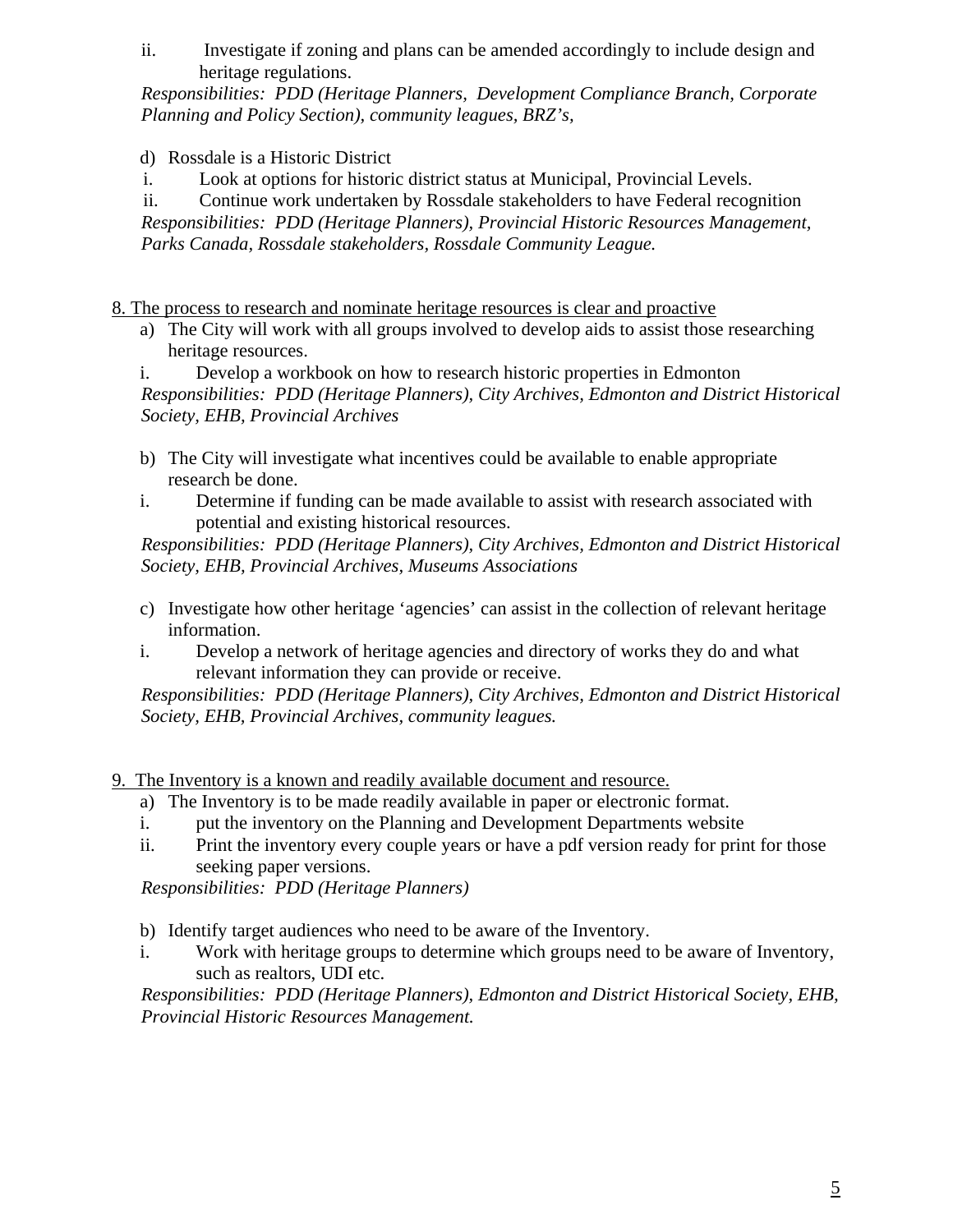## **INCENTIVES**

Summary of findings under the Incentives heading which deals with providing incentives, assistance and advice and penalties.

10. Federal/Provincial/Municipal Programs exist and work together to offer a variety of incentives to assist with the preservation and adaptive reuse of historic resources.

- a) Develop working partnerships with the three levels of government to review, develop and increase appropriate incentive and disincentive programs / legislation that work together.
- i. Identify working group for discussions
- ii. Determine if such groups exist in other Provinces or in some States.
- iii. Determine what the benchmarks/standards should be

*Responsibilities: Heritage Planners, Provincial Historic Resources Management, Parks Canada Alberta* 

b) Lobby the Provincial Government to increase its annual heritage budget.

- i. Start campaign to lobby Province to increase their heritage Budget,
- ii. Identify relevant contacts at the Provincial administrative and political level
- iii. Identify which groups/individuals should lobby.

*Responsibilities: Heritage Planners, Edmonton and District Historical Society, EHB, Provincial Historic Resources Management, City Councillors, ,other Alberta Municipalities* 

- c) Explore what forums exist to enable Municipalities and the Provincial Government to lobby the Federal Government to develop a Federal Heritage Incentive Program.
- i. Identify relevant contacts at the Provincial and Municipal levels best abvle to lobby at the Federal level.
- ii. Identify relevant effective campaigns.

*Responsibilities: Heritage Planners, Edmonton and District Historical Society, EHB, Provincial Historic Resources Management, City Councillors, ,other Alberta Municipalities* 

- d) The City will work to ensure that its own heritage budget is adequately funded with inflationary considerations and explore possible other funding sources.
- i. Assess existing funding process and formulas to determine building inflation
- ii. Identify other city incentive programs that may be relevant to tie into heritage preservation

iii. Amend policies to allow City to provide grants for ongoing maintenance *Responsibilities: Heritage Planners, Other City Departments* 

- e) The City will develop a tax credit system to account for restoration and maintenance work to heritage resources. (Also applies to Provincial and Federal programs)
- i. Develop a tax credit system that accounts for ongoing maintenance work
- ii. Develop tax credit system that waives taxes or portions of, for a period of years during and after restoration work is done, for example up to 10 years.

*Responsibilities: Heritage Planners, Taxation Department.* 

- f) Identify other City/Government incentives, programs that could be partnered with to promote heritage.
- i. See d) ii. above but expand to Provincial and Federal levels.

*Responsibilities: Heritage Planners, Provincial Historic Resources Management.* 

- g) Develop an advocacy group that represents owners of heritage resources.
- i. Contact all MHR owners and create a forum or group.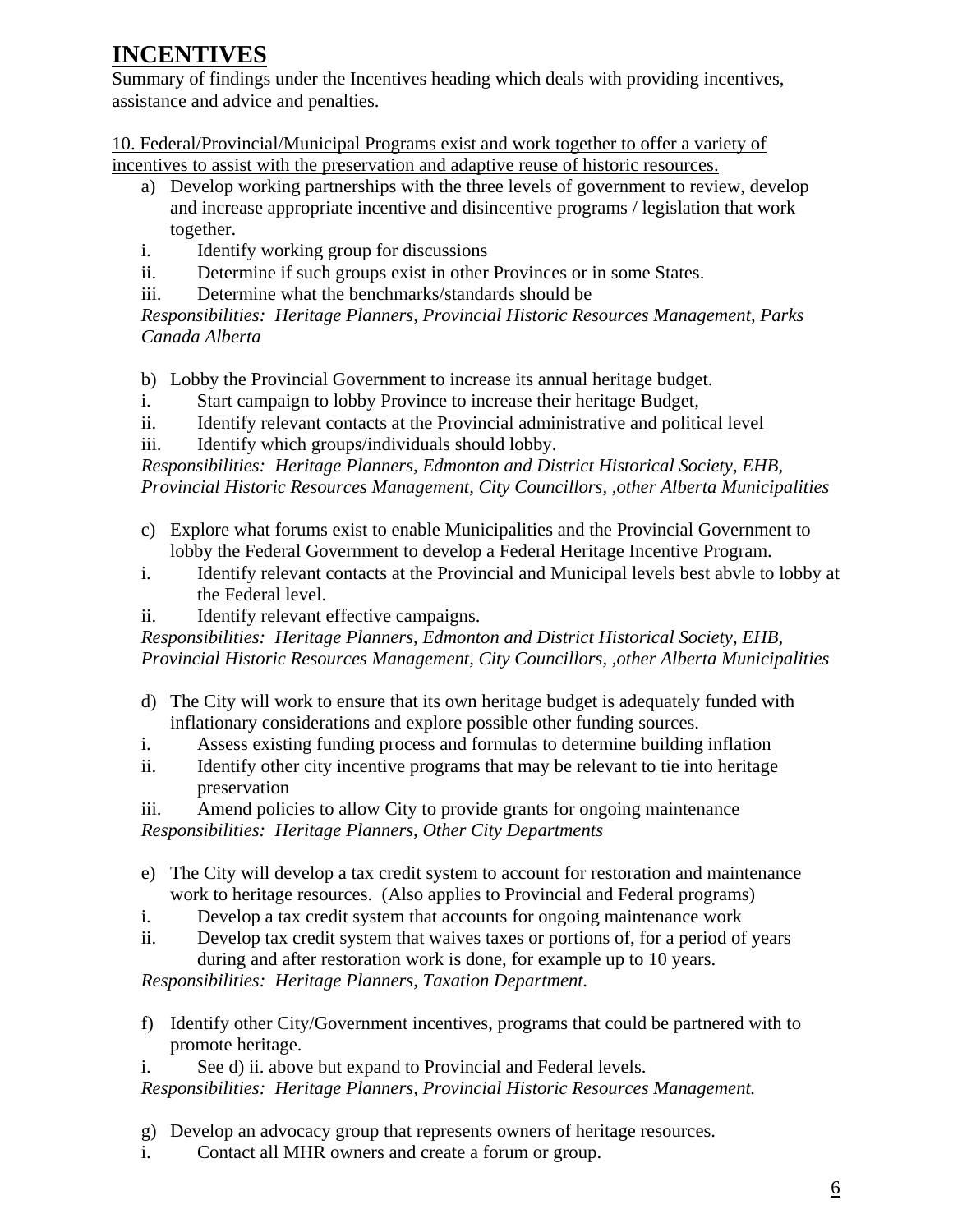- ii. Develop guidelines or meeting format for such a group.
- iii. Determine such a group's mandate.
- iv. Determine if this could be funded or assisted by the City

*Responsibilities: Heritage Planners, Corporate Services Department, Municipal Historic Resource building owners* 

- h) Explore Best Practices related to various heritage incentive programs and apply the appropriate ones that will help achieve the City's heritage goals.
- i. Investigate what other Canadian municipalities have for heritage policies
- ii. Investigate what other Canadian Municipalities offer as incentives.
- iii. Evaluate best practices for the redevelopment of Historic Resources and benchmark examples.
- iv. Explore options of giving more teeth to the EHB to provide binding comments on planning applications related to heritage resources.
- v. Explore option of developing a City wide heritage group.

*Responsibilities: PDD(Heritage Planners), Provincial Historic Resources Management, EHB* 

11. Policies and guidelines are in place to ensure that heritage resources are an integral consideration in any development considerations that directly affect the resource or its surrounds.

- a) Develop guidelines and policies in statutory plans, zoning and overlays that promote heritage and offer incentives to do so.
- i. Have Heritage Planners circulated on planning applications related to all heritage resources.
- ii. Develop Heritage Checklist for all planners to consider when dealing with all applications

*Responsibilities: PDD (Heritage Planners), PDD (Senior Management Team)* 

- b) Develop design regulations for heritage areas to ensure infill development is sensitive and in character.
- i. Investigate if other municipalities have such guidelines
- ii. Identify potential heritage areas in the City.
- iii. Identify Character Defining Elements of identified heritage area and translate them into guidelines

*Responsibilities: Planning Dept (Heritage Planners, Corporate Planning and Policy Section, Planning Services), Edmonton Design Committee, Community Leagues, BRZ's* 

- c) Develop guidelines or processes for surrounding non-heritage resources to account for neighbouring heritage values.
- i. Investigate if properties adjacent to heritage properties can be considered.
- ii. Investigate if surrounding properties next to heritage resources can be 'flagged' in the Planning and Development Departments POSSE system.

*Responsibilities: PDD (Heritage Planners, Corporate Planning and Policy Section, Planning Services, Development Compliance), Edmonton Design Committee.* 

- d) Develop partnerships with other programs that allow upgrades to heritage homes to make them more livable and to modern standards.
- i. Investigate what programs and incentives are available to building owners for various improvements/upgrades
- ii. Develop contacts with such programs

*Responsibilities: PDD (Heritage Planners)*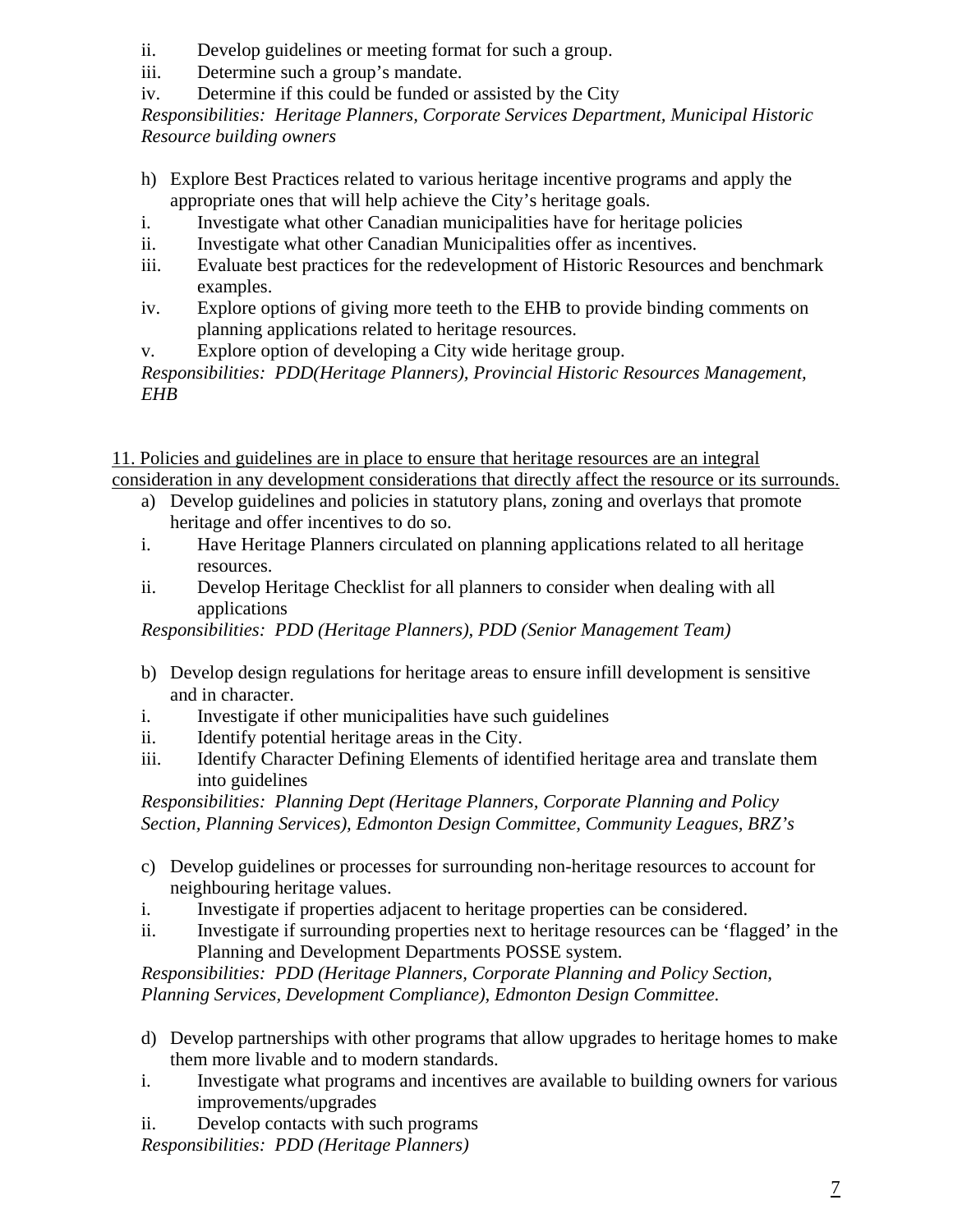- e) Develop more/new community and strategic development partnerships within the private sector to achieve heritage preservation objectives.
- i. Contact Community Leagues to see if there are working relationships to be developed.
- ii. Contact development industry/ real estate industry, realtor associations etc. to develop working relationships

*Responsibilities: PDD (Heritage Planners), BRZ's, community leagues, Urban Development Institute, Realtor association, etc.* 

12. There are greater 'disincentives' in place to prevent demolition or inappropriate work to heritage resources.

- a) Investigate what stronger penalties, financial penalties or consequences are available to prevent demolition or willful neglect occurring in other jurisdictions.
- i. Work with Civic agencies and city lawyers to determine what powers the City has within the MGA and under other acts.
- ii. Investigate if other municipalities have disincentives.

iii. Investigate if outside bodies can advocate or challenge demolition decisions.

*Responsibilities: PDD* 

- b) Investigate the possibility of requiring justifications, new development permits and time lines prior to demolition permits being issued for heritage resources, to ensure land does not remain vacant.
- i. Amend process for development permits related to heritage resources.
- ii. Amend policy to ensure a demolition permit can not be issued without a development permit
- iii. Determine if Demolition levies can be applied on vacant land as a result of a lost heritage resource.

*Responsibilities: PDD* 

- c) Investigate the option of increasing taxes on vacant sites where heritage resources once stood or down zoning options.
- i. Work with Planning Dept and City lawyers and Downtown associations on feasibility and consequences of such a policy.

*Responsibilities: PDD , Downtown Business Association, Building Owners Management Association, Downtown Edmonton Community Association* 

- d) Develop stronger maintenance regulations to enable the City to enforce repairs on heritage resources.
- i. Look at Heritage Bylaw and the maintenance agreements to ensure stronger wording and consequences.
- ii. Identify what powers the City has within the MGA and under other acts to enforce maintenance.
- iii. Investigate how Sub Division and Appeals Board could have a heritage component on the Board or raise heritage awareness.

*Responsibilities: PDD , EHB* 

13. There are funds available to heritage advocacy groups that directly lead to research, promotion and preservation of historical resources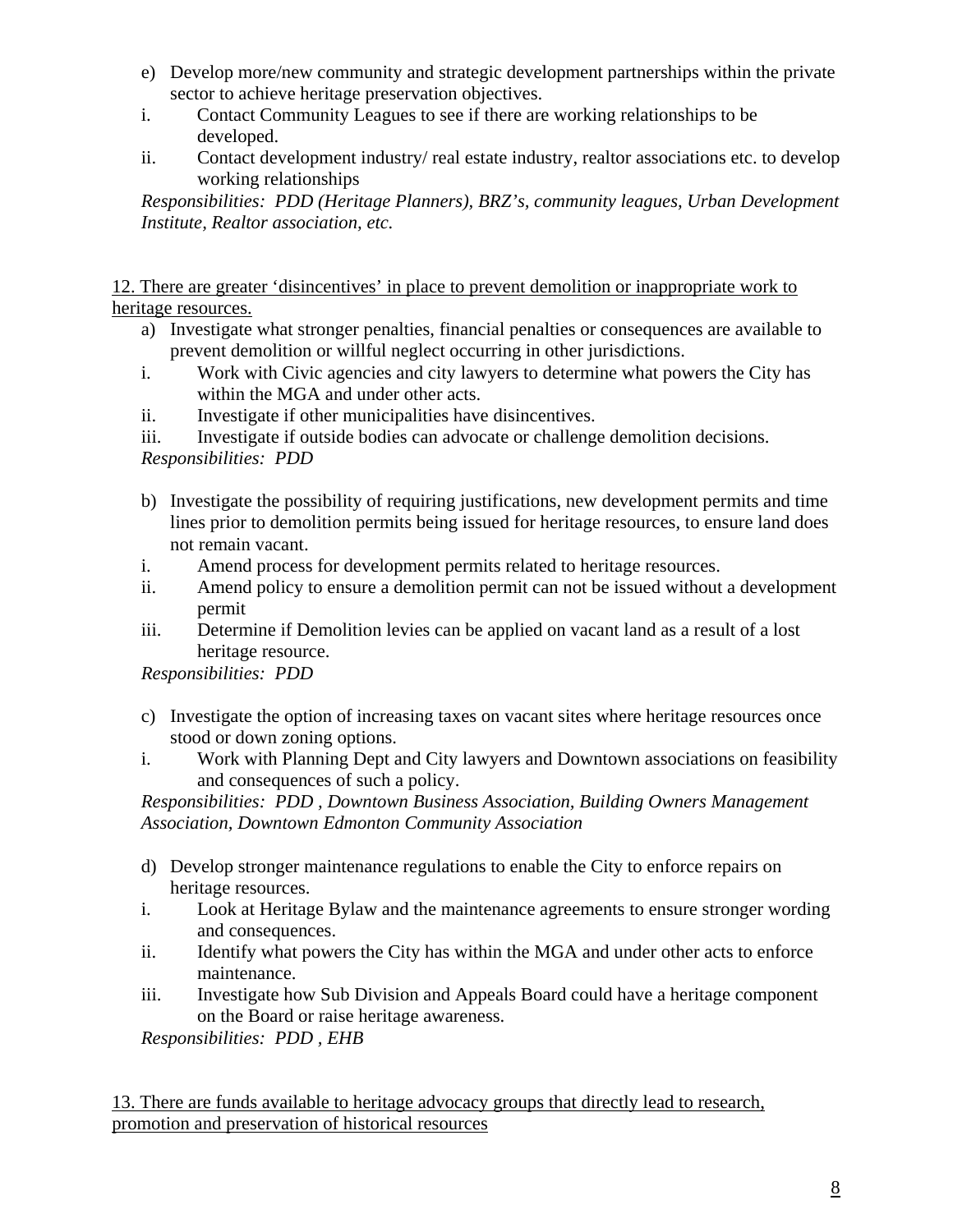- a) Develop grant programs, relevant criteria and guidelines for communities, groups, individuals or organizations that wish to conduct new research on historic resources.
- i. Investigate the demand and areas of heritage that need funding.
- ii. Identify suitable grant agency/source for such grants
- iv. Seek funding for such an initiative with associated heritage groups

*Responsibilities: PDD, Provincial Historic Resources Management, EHB* 

- b) Develop grants to enable architectural/engineering/building studies to be done for heritage resources, which help determine/guide future work on specific resources.
- i. Determine parameters of what can be funded and conditions.
- ii. Identify suitable grant agency/source for such grants

*Responsibilities: PDD , Provincial Historic Resources Management, EHB* 

- c) Develop a heritage agency that could purchase and restore threatened heritage buildings.
- i. Look at other cities for similar models

ii. Investigate the demand and feasibility of creating a heritage agency in Edmonton *Responsibilities: PDD, Provincial Historic Resources Management, EHB* 

- 14. The City's heritage areas have unique and distinct heritage neighbourhoods.
	- a) Investigate what incentives may be available to develop or encourage greater urban design guidelines or landscaping features in identified heritage areas.
	- i. Identify suitable heritage areas that could benefit from urban design guidelines.

ii. Determine approximate costs and timelines and responsibilities for such a task *Responsibilities: PDD , EHB* 

- b) Promote heritage partnerships that help identify and recognize new heritage resources/districts.
- i. Identify suitable heritage areas.
- ii. Establishment of Historical revitalization Zones-(funded by community/matched by municipality.
- iii. Identify suitable grant agency/sources for such partnership
- v. Seek funding for such an initiative with associated heritage groups

*Responsibilities: PDD , Provincial Historic Resources Management, EHB* 

- 15. Applications dealing with heritage resources are streamlined and treated on their merits.
	- a) Investigate what options are available for streamlining applications related to heritage resources being redeveloped and what latitude can be given for variances.
	- i. Work with Development Compliance Branch to see what options are available to.
	- ii. Develop working relationship with development industry to see what they would accept or desire.

Responsibilities: PDD, Urban Development Institute

- b) Develop pre-consultation processes or warnings for owners of heritage resources.
- i. Put warnings on Posse for all heritage resources and areas
- ii. Look at what other authorities do, especially Calgary.

*Responsibilities: PDD.* 

16. Incentives are graded on the level of preservation proposed.

- a) Investigate appropriate levels of support for different standards, from facadism to pure restoration.
- i. Determine if incentives should be graded on resources ranking or on a case by case.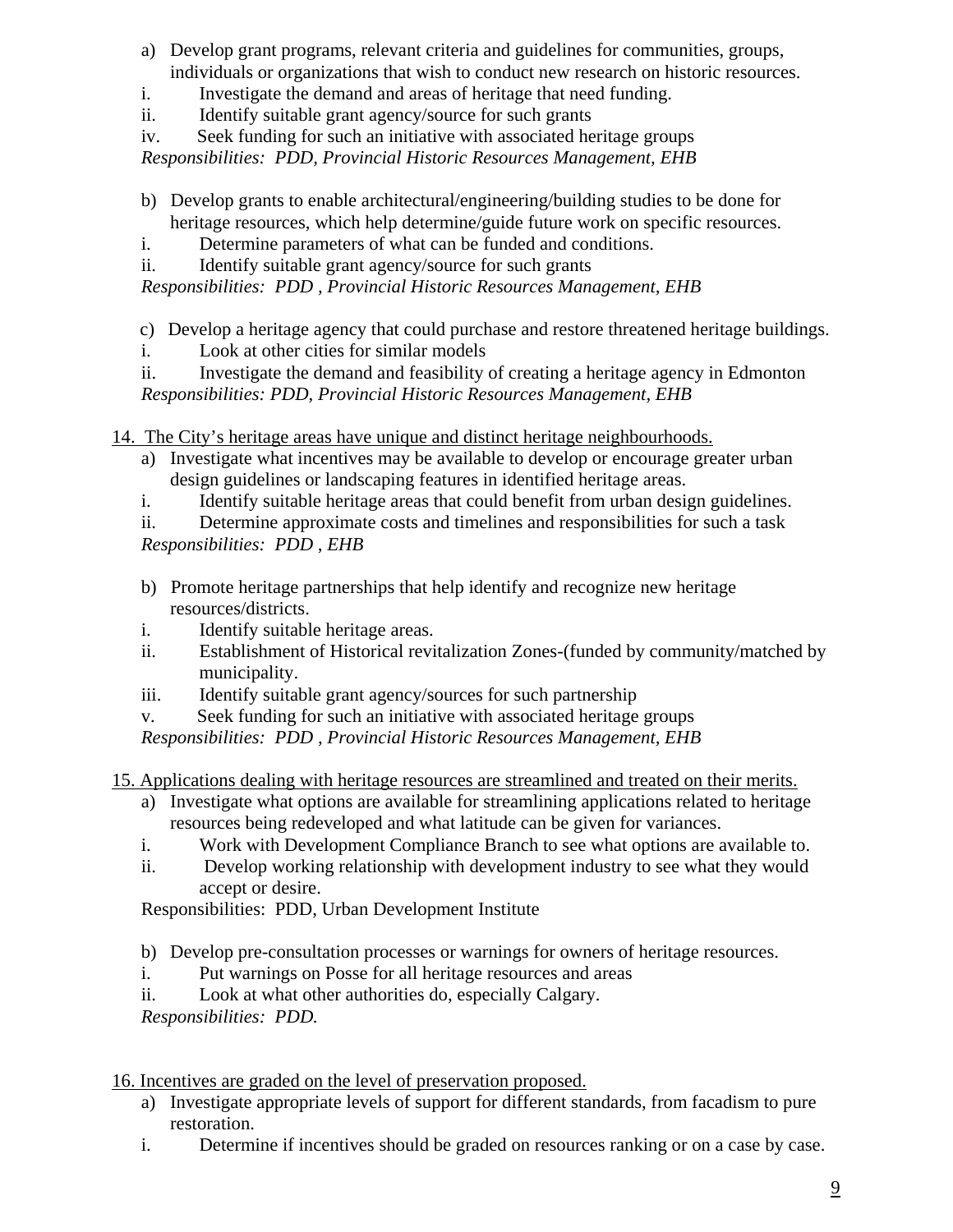### **PROMOTION**

Summary of findings under the Promotion heading, which deals with developing an increased awareness of the City's heritage program & resources and the benefits of heritage preservation.

#### 17. Edmonton is a leader in heritage advocacy and promotion

- a) Investigate what other municipalities do/best practices to promote heritage locally.
- i. contact major cities and known towns with heritage programs to get benchmark information

ii. Create survey questionnaire to circulate to other authorities and heritage forums. *Responsibilities: PDD , City Corporate Communication, Provincial Historic Resources Management, EHB* 

- b) Develop partnerships with social, cultural and some economic groups to promote heritage.
- i. Determine which groups are best able to promote heritage issues.
- ii. Explore what opportunities are available with identified groups. (e.g.'s Bus tours, newsletters, special workshops, conferences, website, notice board, etc)
- iii. Work with Edmonton Tourism to raise heritage profile.

*Responsibilities: PDD, BRZs, Community Leagues, Media, EHB, heritage groups.* 

- c) City to promote stewardship of its own historic resources and integrate heritage into its processes.
- i. Identify all City owned historic resources
- ii. Survey each resource to determine what work is required, if any.
- iii. Seek appropriate funding and designations

*Responsibilities: PDD (Heritage Planners), AM&PW, Community Services Department.* 

18. Heritage is well promoted and communicated in Edmonton.

- a) Develop a broader heritage communications plan at the municipal level.
- i. Work with the new Cultural Plan to ensure Heritage is integrated into it.
- ii. Determine if a 'heritage information officer' can be created.
- iii. Create a working group to meet annually to update and review promotional activities.

*Responsibilities: PDD , Community Services, EHB, Edmonton Tourism* 

- b) Develop heritage tours (walking, self guided, driving, etc).
- i. Reprint and update existing walking tours.
- ii. Put tours on the web.
- iii. Identify and plaque or otherwise commemorate historic trails and cultural landscapes and determine who is best able to do so.

*Responsibilities: PDD , Edmonton Tourism, EHB, BRZ's, EDHS* 

- c) Develop promotional material on heritage programs in the City.
- i. Determine what programs needs to be promoted.
- ii. Provide information packs on key stakeholders related to heritage.

*Responsibilities: PDD, EHB, EDHS, relevant professional associations.* 

d) Identify resources and advocates to promote heritage.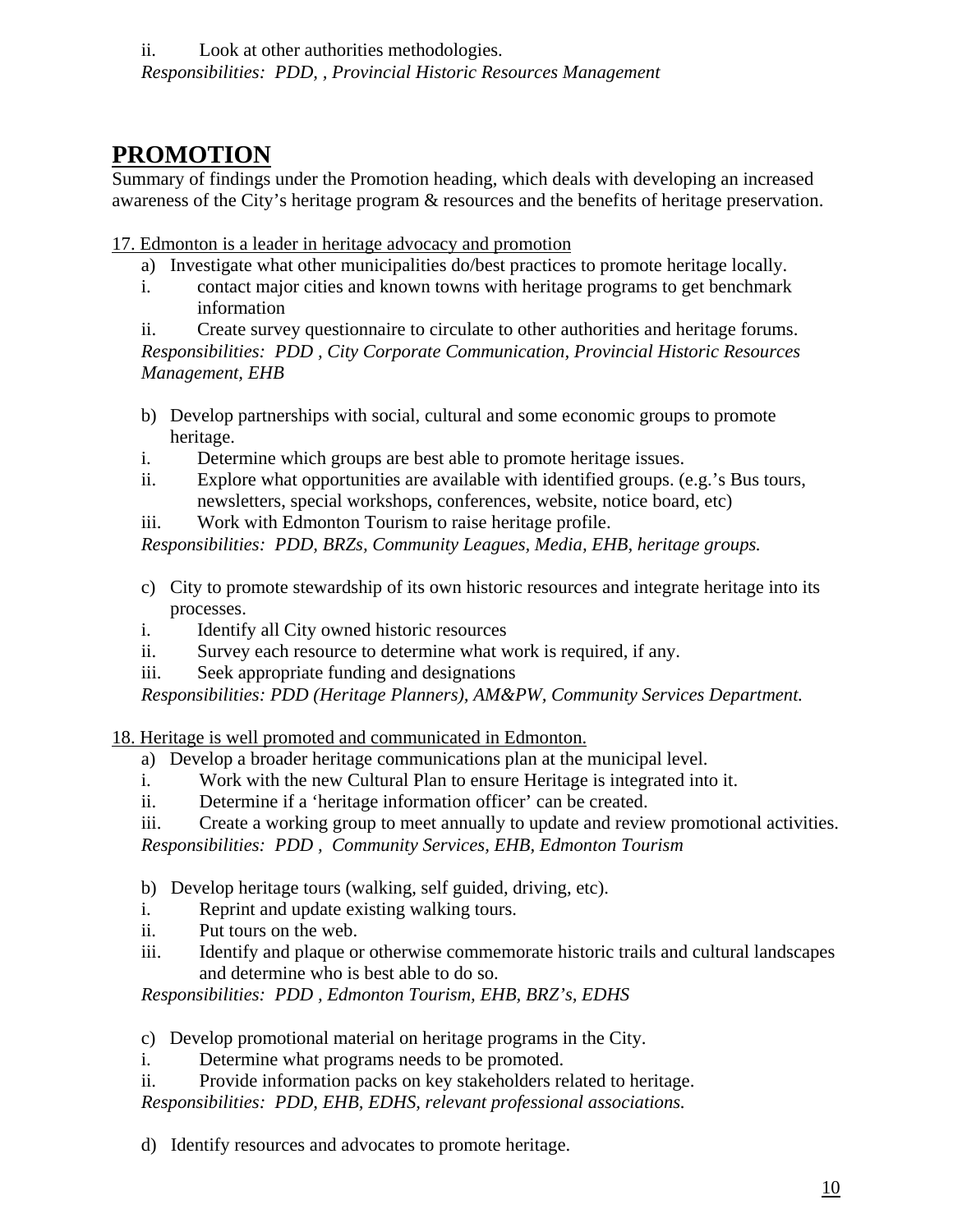- i. Develop heritage working group to develop inventory of heritage groups and interests.
- ii. Develop list of resources available to heritage groups.

Responsibilities: PDD (Heritage Planners), EHB, EDHS

- e) Develop regular media (e.g., Edmonton Journal/Sun, television/radio media) reports to promote heritage preservation.
- i. Establish contacts within established media.
- ii. Explore options on regular features or publications.

*Responsibilities: PDD, EHB, Corporate Services* 

- f) Develop a Heritage Awards Program to recognize various aspects of heritage work in the City, not limited to designated/recognized Heritage resources, but also more broad based.
- i. Determine if existing EHB heritage awards program meets all requirements.
- ii. Identify what areas could be promoted, if required and develop award(s).
- iv. The Edmonton Historical Board's Awards program should be expanded to include recognition of publication of local histories, exhibits and websites.
- v. Integrate elements of the Edmonton Historical Boards' awards program into the general city awards program.

*Responsibilities: PDD , EHB, Corporate Services* 

19. Heritage Education, documentation and research material is readily available.

- a) Develop a variety of heritage talks and promotional materials dealing with heritage to educate the public and identified groups (e.g. realtors and developers, etc.).
- i. Identify what aspects of heritage should be promoted and how.
- ii. Identify target groups (e.g. taxi drivers, tour operators, hotels, realtors etc.).

*Responsibilities: PDD, EHB, Corporate Services, professional associations.* 

- b) Develop leaflets/templates for planning and restoration tasks pertaining to heritage matters and processes, etc.
- i. Identify what other authorities have or reference.
- ii. Write/create material with input from relevant interest groups.

*Responsibilities: PDD, EHB, professional associations.* 

c) Carry out surveys or research on best practices related to heritage practices.

i. Identify what other authorities have or reference and develop matrix. *Responsibilities: PDD, EHB.* 

d) Identify social, economic and community benefits of heritage preservation.

i. Research known surveys and findings on the impact of heritage preservation.

ii. Develop list of pros and cons.

*Responsibilities: PDD, EHB, EDHS, Planning Schools.* 

- e) Develop materials that could be implemented in EPSB curriculum and various City outreach programs.
- i. Establish links with school boards
- ii Identify what heritage material is relevant to curriculum activities.
- iii. Contact Queen Alexandra History Centre and Tradeshow and Edmonton Public School Archives and work with it/them.

*Responsibilities: PDD, EHB, EDHS, School Boards.* 

f) Further develop the City Archives.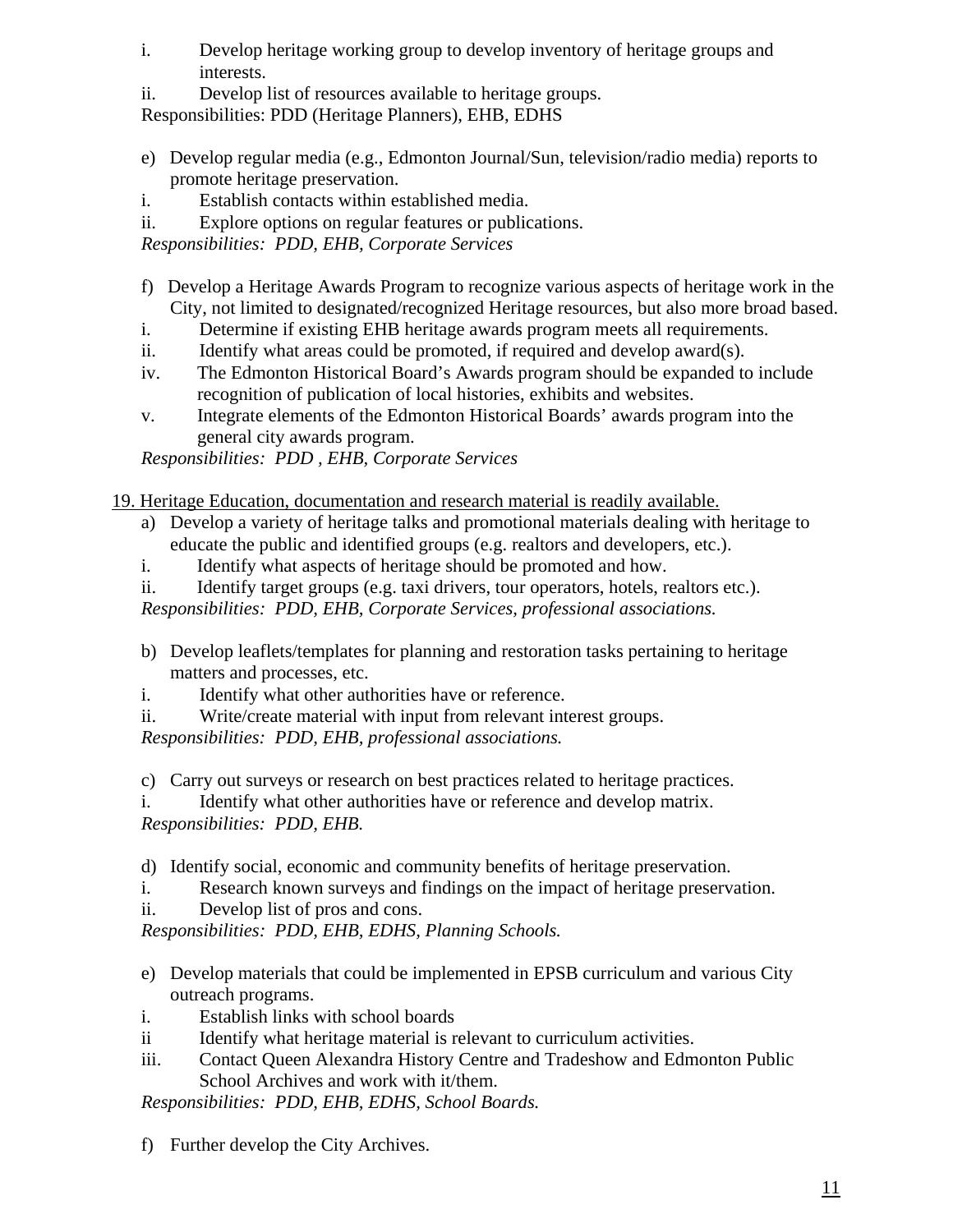- i. See Other section.
- g) Develop a City Museum to promote local history.
- i. See Other section.

20. Information is readily available to the public or interested parties

- a) Put information on the web and/or in easily accessible printed format.
- i. Create web master position.
- ii. Identify what resources need to be linked to (zoning, pictures, maps, information).
- iii. Investigate custom tours programs.

*Responsibilities: PDD, EHB, Corporate Services.* 

- b) Develop a list of pro-heritage clients/ services.
- i. Identify groups and stakeholders and categorize their interests.
- ii. Form an association of Heritage Building owners.
- iii. Create a Heritage Building owner's Trades/Contractors List.

*Responsibilities: PDD, EHB, Heritage Groups, Building owners.* 

- 21. Other agencies and groups actively promote heritage in the City.
	- a) Explore potential partnerships with other heritage groups to promote various heritage interests.
	- i. Create heritage working group/forum.
	- ii. Develop working relationship with UDI and builder associations give talk on heritage matters.

*Responsibilities: PDD, EHB, Heritage Groups, Building groups.* 

- b) Explore the possibility of providing funds for partnerships that promote various aspects of heritage in the City.
- i. Identify type of projects and types of assistance sought.
- ii. Work withy identified groups to advocate for funding etc.
- iii. Explore option of single funding source for heritage (Heritage Council etc)
- *Responsibilities: PDD (Heritage Planners), EHB, Heritage Groups, Building groups.*

### **MONITORING**

Summary of findings under the Monitoring heading which deals with monitoring the development application process and looking at planning policies that impact heritage resources.

22. Heritage is an integral consideration in policy development and in other City

incentives/programs

- a) Explore and develop triggers in the planning process to ensure heritage resources are identified and relevant processes to protect them are instigated. From individual permits to Area Structure Plans.
- i. Update and flag all heritage resources in the Planning POSSEE system.
- ii. Involve Heritage Planners in Focus Edmonton.
- iii. Ensure Focus Edmonton and the Cultural Plan coordinators correspond and link long-range strategic initiatives.
- iv. Put heritage policies into the MDP.
- v. Incorporate cultural/historic/natural resources in any plan development and terms of references / guidelines (ASP/NSP/Amendments/Rezoning etc).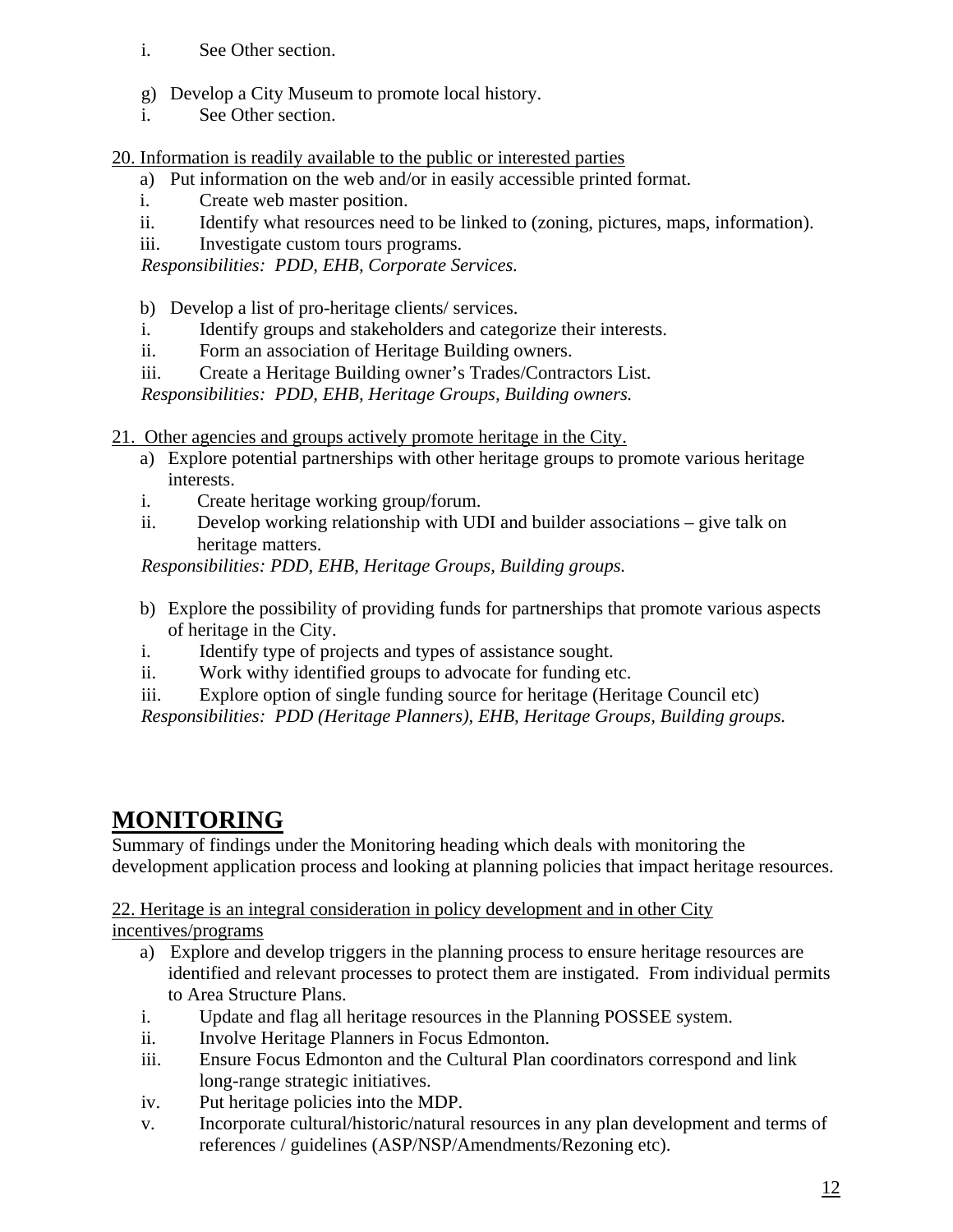#### *Responsibilities: PDD, Other City Depts.*

- b) Determine what other City/government 'incentives' and programs serve as "disincentives" for heritage projects.
- i. Identify other City initiatives which could be tied into heritage or affect heritage.
- ii. Identify planning policies and zoning matters that counter heritage efforts.

*Responsibilities: PDD, Other City Depts.* 

- c) Explore what legislation (with teeth) is available to affect the zoning and permitting processes to elevate heritage recognition/status.
- i. Review the Historic Resources Act. with Provincial Heritage group.
- ii. Explore Safety Codes legislation to allow variances or alternatives for heritage structures.
- iii. Explore requirements for Demolition permits for heritage resources to have development permits in place first.

iv. Explore denial of demolition permits for heritage resources if land to remain vacant. *Responsibilities: PDD, Other City Depts. Provincial Historic Resources Management.* 

- d) Evaluate and inventory all City owned buildings to determine which ones have heritage merit and should be protected.
- i. Develop inventory of all City owned buildings.
- ii. Identify all buildings on City owned building Inventory that are heritage or have heritage potential.
- ii. Work with other departments to have all designated or recognized.
- iii. Develop a trigger in the system for City buildings to be reviewed periodically for significance..

*Responsibilities: Planning Dept, Other City Depts. Provincial Historic Resources Management.* 

- e) Develop a 'heritage checklist' for Planners/Development Officers/Administrators as part of the evaluation process.
- i. Identify what heritage resources should be looked. .
- ii. Create worksheet to be distributed to Planners/Development Officers/Administrators in electronic and paper format.

*Responsibilities: PDD (Heritage Planners).* 

23. An effective notification and circulation process is in place when heritage resources are affected by development issues.

- a) Develop a relationship with the media (TV, Newspaper, Internet) to publicize heritage issues as they arise.
- i. Identify key personnel in City best able to promote heritage in the media (Corporate communications) e.g. Public Service Announcements.
- ii. Work with Mayor and Councillors on heritage awareness.
- iii. Send out regular news releases on heritage matters.
- iv. Develop regular heritage slots in various media formats.
- v. Develop relationships with champions in the media (e.g., Paula Simons, Edmonton Journal.

*Responsibilities: PDD (Heritage Planners), corporate communications, media .* 

b) Identify a comprehensive notification list for circulation for applications that affect major heritage resources.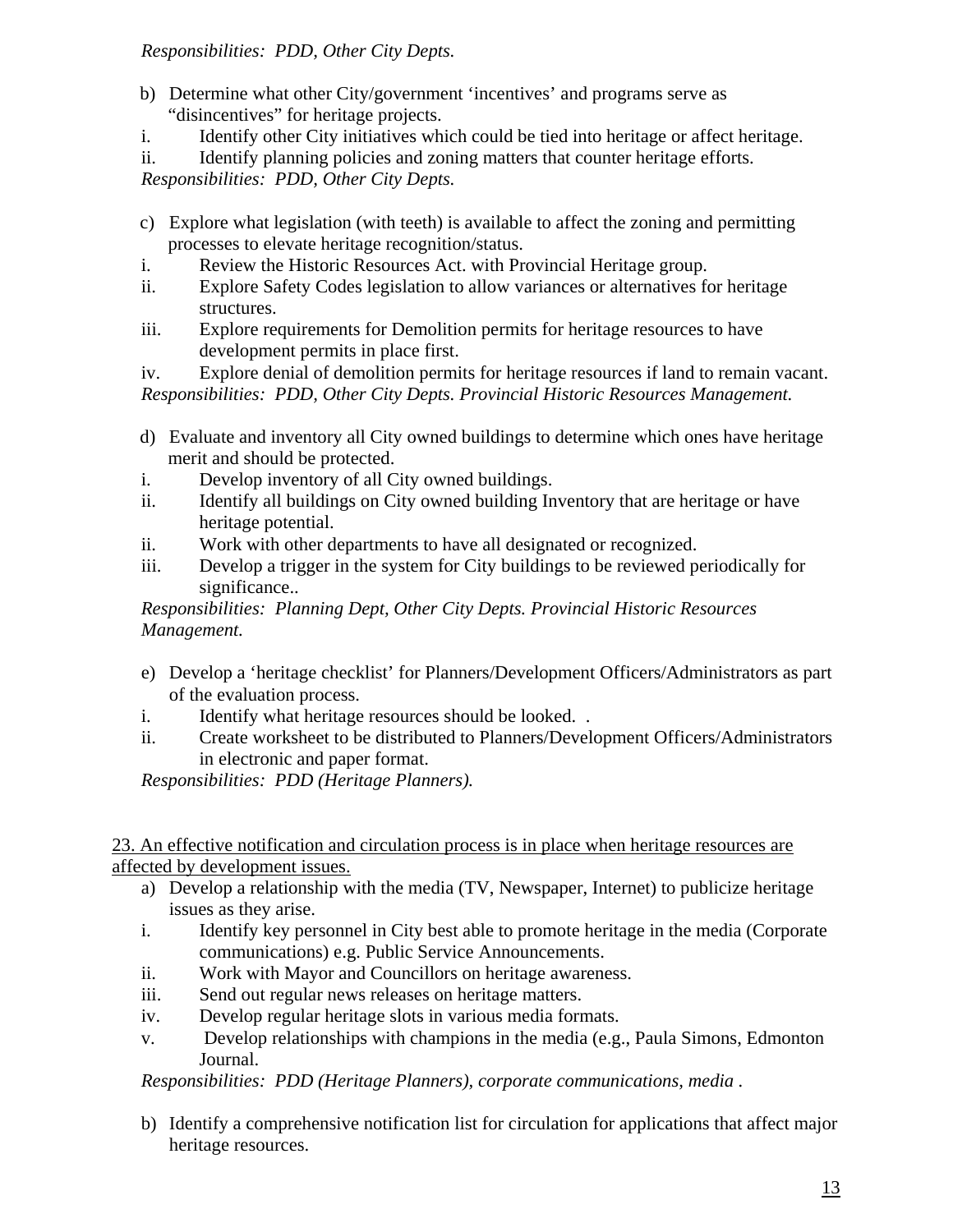- i. Develop a list of significant heritage groups, historical societies (e.g., Historical Board, AACIP, Architect's Association, Community League Presidents) that could bring value to the table if notified. Those identified would be on top of those already automatically informed. Must work within existing timelines
- ii. Notify Councillors.
- iii. Explore putting notifications in the paper.

*Responsibilities: PDD (Heritage Planners), EHB, Development Compliance Dept. Planning and Policy Services.* 

- c) Explore a notification process for properties immediately surrounding heritage resources and appropriate time lines for comment/response.
- i. Work with Planning Department to see if and how surrounding properties can be notified..

*Responsibilities: PDD.* 

- d) Investigate if demolition applications can be circulated through community groups and the Edmonton Historical Board, etc. for consultation prior to issuance.
- i. Develop a list of significant heritage groups to be notified.
- ii. Explore requirements for Demolition permits for heritage resources to have development permits in place first.

ii. Explore denial of demolition permits for heritage resources if land to remain vacant. *Responsibilities: Heritage Planners, EHB.* 

24. There are strong penalties for non compliance issues

- a) Explore what avenues are available to enforce appropriate heritage standards on non complying designated heritage resources or those suffering willful neglect.
- i. Identify existing legislation that allows City to enforce work..
- ii. Determine how it can apply to heritage resources.

*Responsibilities: Heritage Planners, EHB.* 

- b) Explore processes to create longer timelines or delays in the process for non-compliers, or conversely, fast-track those that do comply through the process.
- i. Meet with Planners and lawyers to see if it is feasible.

*Responsibilities: PDD.* 

25. The Planning Department has proactive monitoring and maintenance processes in place

- a) Develop a regular monitoring schedule for owners and heritage planners to review all heritage resources.
- i. Develop a maintenance template for buildings with timelines.
- ii. Develop yearly/biannual schedule for inspections by heritage planners.

*Responsibilities: PDD (Heritage Planners), Planning Dept., Building Inspectors* 

26. The City has working relationships with external Heritage Groups to consult or assist in monitoring heritage matters.

- a) Explore ways in which civic agencies, advisory panels and Edmonton Federation of Community leagues should be used more effectively in heritage resource management.
- i. Determine degree of consultation required or needed.
- ii. Identify possible agencies that may be interested and if they would be willing to be circulated/consulted.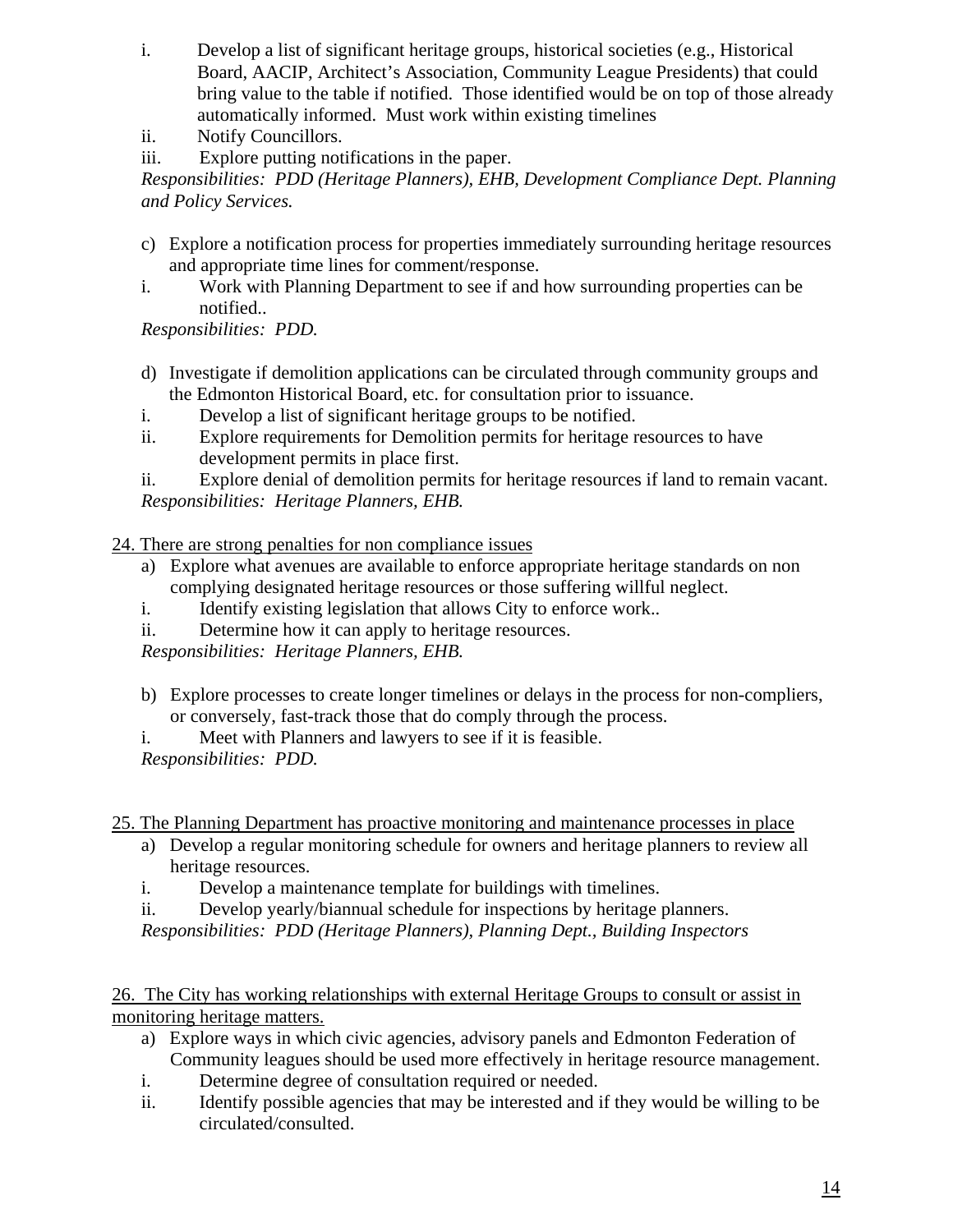- iii. Explore what forum would be best to ensure all interested groups could be represented.
- iv. Organize an Alberta Heritage and Historic Resources Management Conference/forum or group.

*Responsibilities: PDD, EHB, EDHS, various agencies.* 

- c) Investigate the possibility of creating an ombudsman outside of the civic administration that can provide legal advice to address SDAB appeals and other development issues.
- i. Look at other cities for similar models.
- ii. Determine if suitable for Edmonton.

*Responsibilities: PDD, EHB.* 

- d) Investigate the possibility of developing or using an existing non-profit board assist in monitoring and managing historic preservation issues.
- i. Investigate options for a Historical Board or Council similar to the Art Council makeup.
- ii. Identify how community leagues handle SDAB matters and if there are options to insert heritage issues into their portfolio.

*Responsibilities: PDD (Heritage Planners), EHB, Cultural Plan Study* 

### **OTHER**

Summary of findings under the Other heading which deals with all heritage matters that are not necessary physical buildings.

27. Heritage in Edmonton is not limited to buildings

- a) Create an inventory of all possible natural landscapes and trees and set up an appropriate methodology to review them.
- i. Identify key natural resources to be targeted.
- ii. Identify relevant groups to develop criteria and carry out inventory work.
- iii. Develop policies on suitable recognition and protection.

*Responsibilities: PDD, Community Services (parks) Provincial Historic Resources Management, 'green' group.* 

- b) Create an inventory of all possible significant historic cultural icons/ landscapes / corridors / activities or locations and set up an appropriate methodology to review them.
- i. Identify significant historic cultural icons/ landscapes / corridors / activities or locations that need to be identified.
- ii. Identify who is best able to carry out such inventories and if there are funding sources available.
- iii. Determine how such inventories add value or are to be used in the overall development process.

*Responsibilities: Heritage Community and groups.* 

- 28. A healthy museum culture exists in the City.
	- a) Investigate the option of developing an arms length body with adequate resources to develop a local museum network.
	- i. Identify all museums in Edmonton and create a network.
	- ii. Identify similar models in other cities
	- iii. Determine how it would best function and fund itself.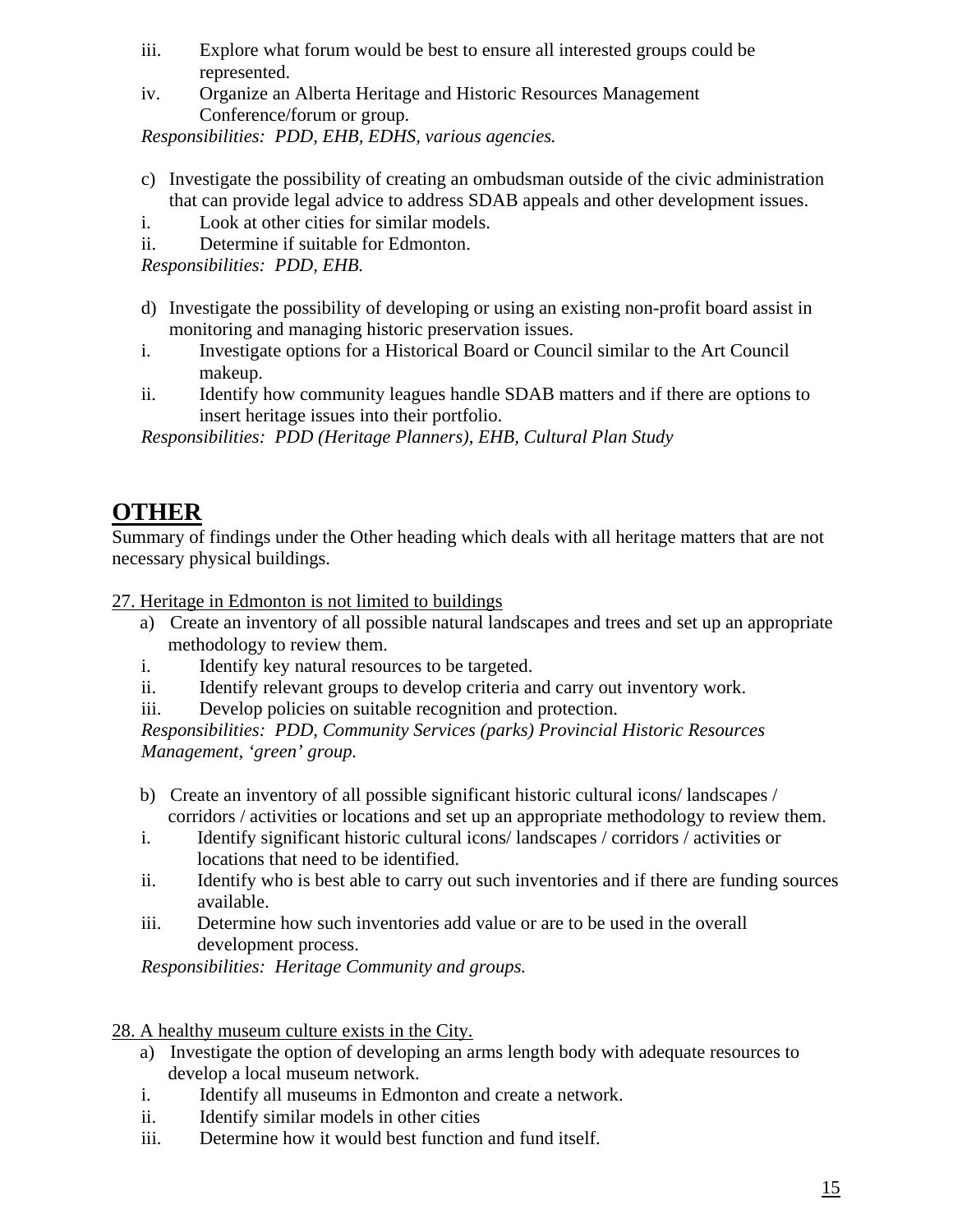*Responsibilities: Local Museums, Alberta Museums Association, Edmonton Regional Museums Network, Community Services Dept.* 

- b) Develop an advisory group to investigate the options available related to creating a Civic Museum.
- i. Identify suitable stakeholders to determine the parameters of any suitable studies on the need for and merits of a Civic Museum.
- ii. Assess existing City owned museums and facilities.

*Responsibilities: Local Museums, Alberta Museums Association, Edmonton Regional Museums Network, Community Services Dept. Edmonton Arts Council.* 

- c) Develop a museum network that would collaborate on how to best promote themselves.
- i. See 28.b
- ii. Amend the Alberta Historical Resources Act with respect to museums, to provide for more funding/support/resources.
- iii. Start a campaign to have Alberta Historic Resources Foundation's budget with respect to museums be substantially increased.

*Responsibilities: Local Museums, Alberta Museums Association, Edmonton Regional Museums Network, Community Services Dept. Edmonton Arts Council.* 

- d) Utilise the City's Artifact Centre more effectively.
- i. Investigate the need and possibility of creating a purpose built artifact centre with full environmental controls and compact storage where suitable. Should be able to expand further at a later date.
- ii. Increase staffing at the Artifact Centre.
- iii. Artifacts at Fort Edmonton Park should be stored during the off-season at the new Artifact Centre if created.
- iv. Tie artifact centre to any Civic Museum in the future.

*Responsibilities: Community Services Dept. Fort Edmonton.* 

29. The city and other government/civic bodies are leaders in preserving their own heritage resources.

- a) Investigate how the City could carry out an inventory its building stock to determine their heritage values and put a high priority on their preservation/designation.
- i. Develop inventory of all City owned buildings.
- ii. Identify all buildings on City owned building Inventory that are heritage or have heritage potential.
- ii. Work with other departments to have all designated or recognized.
- iii. Develop a trigger in the system for City buildings to be reviewed periodically for significance..

*Responsibilities: PDD (Heritage Planners), Community Services & AM&PW Depts..* 

- b) Investigate how other Government and Civic Agencies (Edmonton Catholic and Public School Boards, Capital Health, EPCOR, University of Alberta, Provincial Departments, etc) could carry out an inventory their building stock to determine their heritage values and put a high priority on their preservation/designation.
- i. Identify heritage resources other agencies have on Register/inventory and approach them about possible designation options.
- ii. Ask if other agencies have done a historical inventory of their buildings and look at joint studies.

*Responsibilities: Planning Dept, Provincial Historic Resources Management, and other agencies.*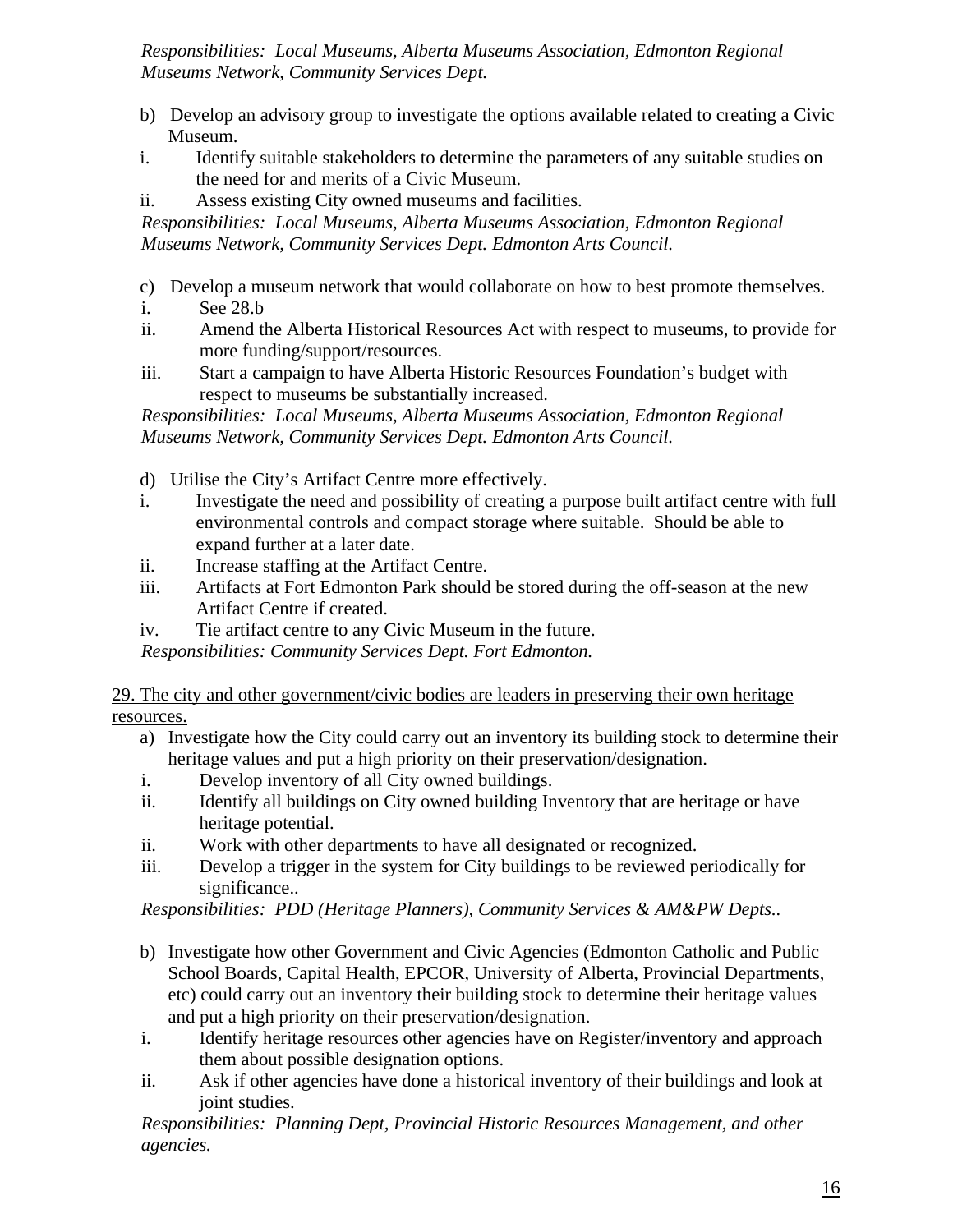30. Heritage as a 'value' is integrated into the City's consciousness

- a) Heritage issues and statements should be incorporated into Focus Edmonton to ensure that it influences all subsequent plans.
- i. Work with Focus Edmonton group to review proposals and integrate heritage into the document.

*Responsibilities: PDD.* 

- b) Develop relationships with the development and investment groups to promote heritage ideals.
- i. Contact development /business/ realty community on best ways to promote heritage within their organizations
- ii. Prepare talks/presentations for such groups.

*Responsibilities: PDD (Heritage Planners).* 

- 31. Cultural events and Festivals are part of the city's cultural heritage
	- a) Investigate the possibility of creating an advocacy group(s) that promotes arts and cultural activity collectively in the City and elsewhere.
	- i. Promote heritage within the existing cultural and arts community and within the Cultural Plan being drawn up.

*Responsibilities: Heritage Planners/ EHB, Community Services.* 

- b) Encourage Economic Development Edmonton and other agencies to promote all aspects of Edmonton's arts and cultural heritage resources.
- i. Contact Economic Development Edmonton to see what avenues heritage could be promoted through.

*Responsibilities: PDD, EHB, EDHS.* 

32. First Nation History is an integral part of Edmonton's historical landscape

- a) Develop a First Nation heritage plan that identifies significant cultural events and protocols.
- i. Contact the Office of Diversity and Inclusion and Edmonton Aboriginal Urban Affairs Committee on who would be best able to generate such a plan.
- ii. Identify key stakeholders to be involved and best format for such a plan

*Responsibilities: EAUAC, Office of Diversity and Inclusion, Province, EHB.* 

- b) Develop a plan that identifies sites of significance to First Nations for administrators to reference when dealing with development applications.
- i. Contact the Office of Diversity and Inclusion and Edmonton Aboriginal Urban Affairs Committee on who would be best able to generate such a Plan.
- ii. Develop a terms of reference for a plan of significant First Nation sites and areas of required study and inventories.
- iii. Submit a grant application to Alberta Historical Resources Foundation and identifiable granting agencies for a possible funding.
- iv. Identify how it would integrate with the Planning and Development processes. *Responsibilities: PDD, EAUAC, Community Services, Province, EHB.*
- c) Investigate minimal development setbacks from sites and appropriate interpretation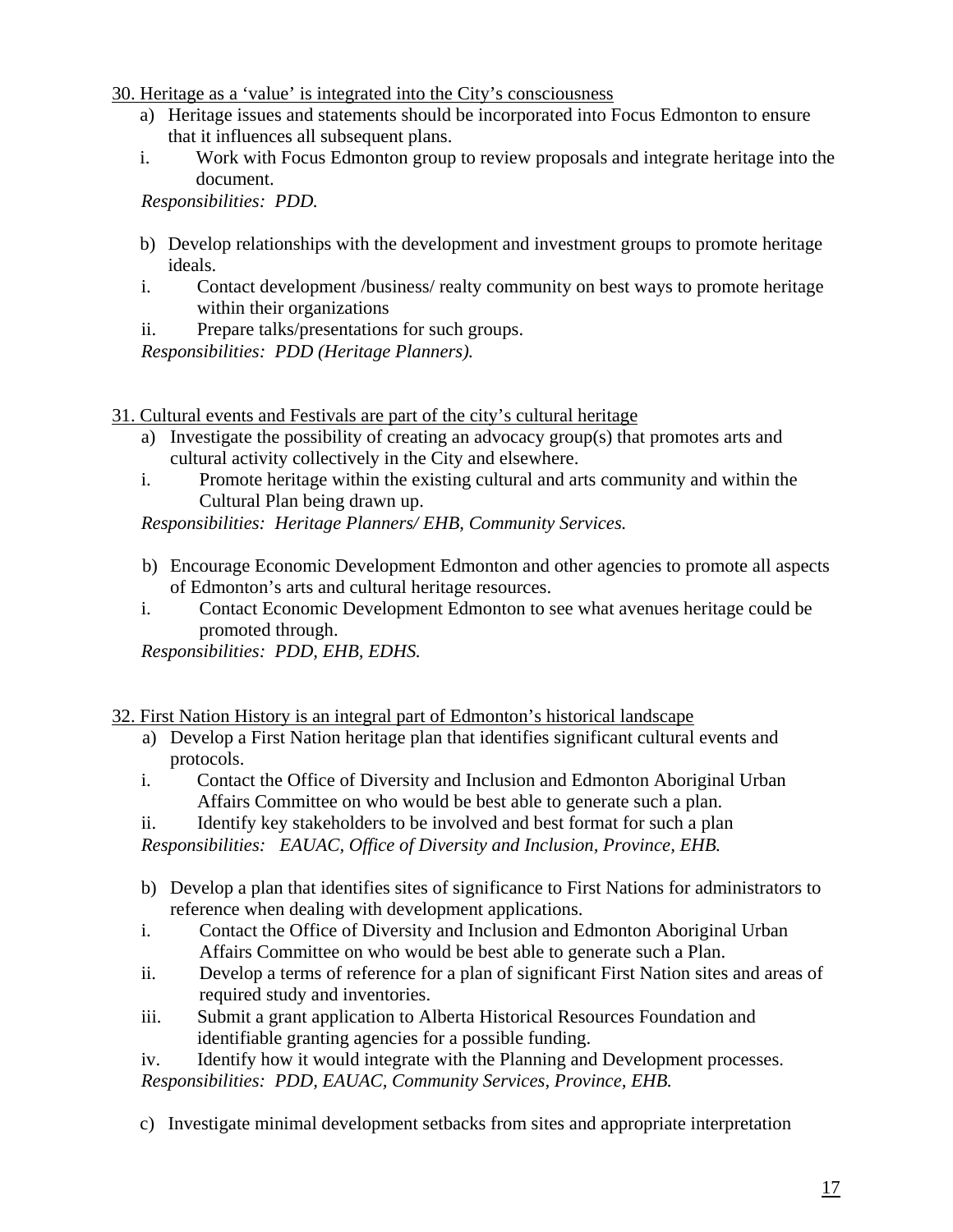i. Investigate if other authorities have similar plans and if there is development criteria associated with them.

ii. Develop minimal standards or guidelines for development around significant sites. *Responsibilities: PDD, EAUAC, Community Services, Province, EHB.* 

d) Recognize Rossdale as a significant site to the First Nations.

- i. Ensure that the Edmonton Aboriginal Urban Affairs Committee and relevant stakeholders are involved in any Design Plan for the Rossdale Area.
- ii. Apply to the Province to have the site declare a Provincial Historic Site.
- iii. Apply to the Federal Government to have the area declared a Federal National Historic Site.
- iv. Have appropriate interpretation of the sites history included any redevelopment of the site.

*Responsibilities: PDD, EAUAC, Community Services, Province, EHB.* 

33. Archaeological / Paleontological sites and investigations are well documented and an integral part in development decision making processes

- a) Develop an archaeological /Paleontological plan for administrators to reference when dealing with development applications.
- i. Contact the Province on who would be best able to generate such a Plan.
- ii. Develop a terms of reference for a plan of archaeological sites if required.
- iii. Identify how it would integrate with the Planning and Development processes.

*Responsibilities: Planning Dept, Provincial Historic Sites Services* 

b) Investigate minimal development setbacks from archaeological / Paleontological sites and appropriate interpretation.

- i. Identify existing legislation.
- ii. Investigate if other authorities have similar plans and if there is development criteria associated with them.
- iii. Develop minimal standards or guidelines for development around significant sites. *Responsibilities: PDD, Provincial Historic Sites Services*
- 34. The process of naming and renaming of roads, neighbourhoods etc. is well established
	- a) Investigate the process and time consideration for renaming roads/neighbourhoods etc.
	- i. Identify existing processes, guidelines and policy C509
	- ii. Investigate if other authorities have similar criteria.
	- iii. Generate priority list that reflect local and historic names. (Look at the province's Geographical Names Program that prioritizes the types of names that can be approved, beginning with local usage names, then historical names, descriptive names and, lastly, those of a commemorative nature).
	- iv. Investigate if policy C509 can be amended to give naming committee final say to remove political influences.

*Responsibilities: PDD, EHB, Naming Committee.* 

### 35. The City Archives is well funded and used.

a) Develop plans for to cater for future storage of expanding materials collection.

- i. Develop plans and alternatives that look at expanding storage facilities in the existing site or finding suitable locations off site.
- ii. Develop report on existing backlog and expected future backlogs.